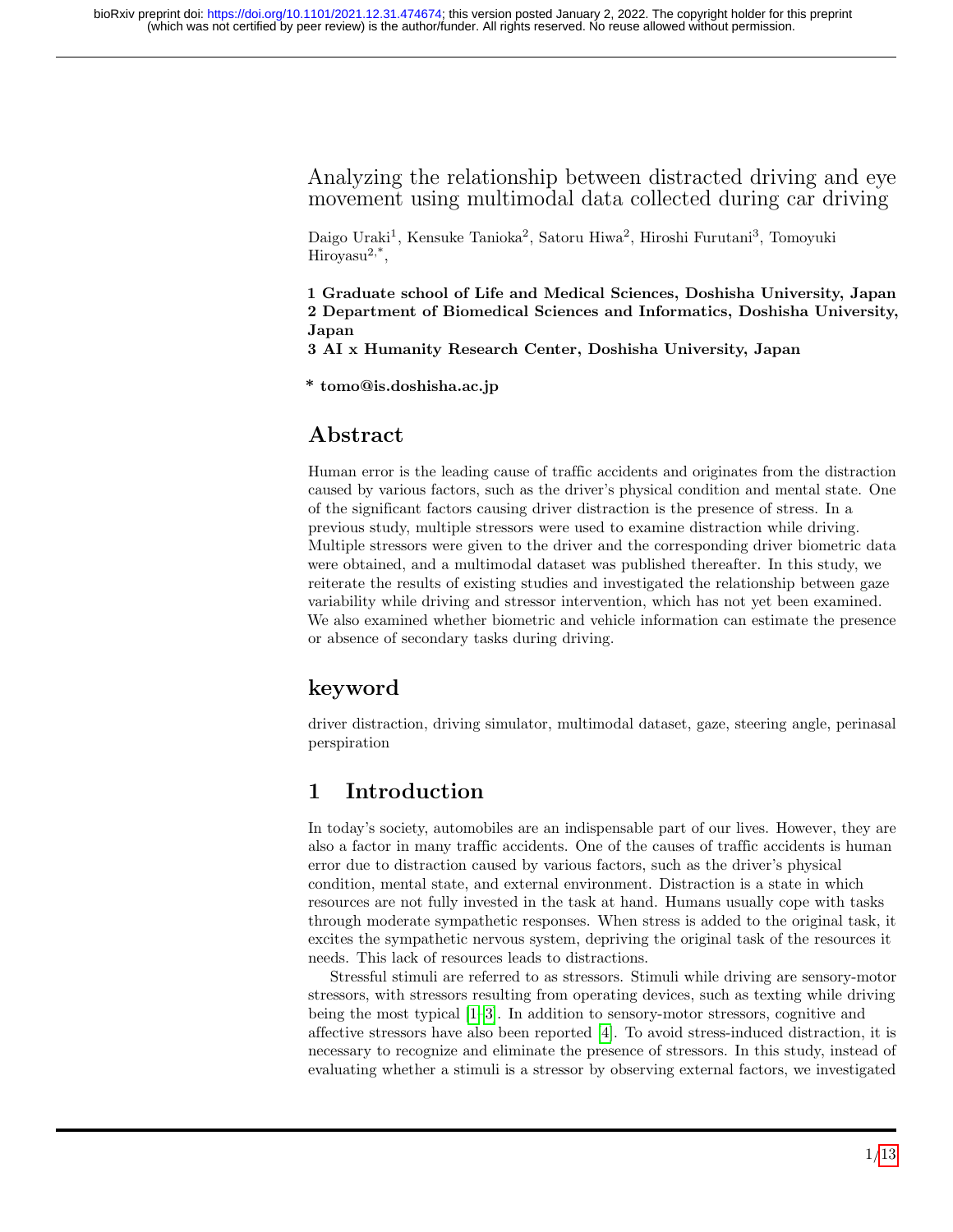the presence of a stressor using biometric and vehicle information of the driver while driving. If a stressor can be detected by obtaining biometric and vehicle information, the development of a system that alerts the driver, becomes possible. Skin sweating, pupil diameter, and brain activity information, such as changes in the cerebral blood flow and electroencephalograph, which were measured by functional near-infrared spectroscopy (fNIRS) and electroencephalogram, have been used as biometric information for this purpose.

"A multimodal dataset for various forms of distracted driving" is a dataset in which biometric and vehicle information obtained from controlled experiments using a driving simulator is measured [\[5\]](#page-9-2). This dataset contains the experimental results of 68 people who drove the same highway simulation under 4 different conditions with given stressors (cognitive, emotional, and sensory-motor). This previous study confirmed that cognitive, emotional, and sensory-motor stressors caused a significant increase in each of the mean sympathetic nervous systems that the perinasal electro dermal activity(EDA) could examine. It was also confirmed that the stressors caused a significant increase in the mean absolute steering volume [\[6\]](#page-9-3).

The perinasal EDA is closely related to the parasympathetic nerve response. In contrast, in addition to the perinasal EDA, this multimodal dataset contains pupil diameter information related to the parasympathetic response, data that tracks the coordinates in the space of the gaze during driving, and palm EDA. In a previous study, biometric data were measured with multiple modalities, but only perinasal EDA data were used. It is also interesting to note the influence of measured data other than perinasal EDA data and stressors on driving. In some cases, it is assumed that perinasal EDA cannot be acquired correctly because of the influence of body hair, and other biometric data may be easier to measure in an actual driving environment.

Therefore, we re-analyzed the data used in existing studies and conducted an additional study using ocular information, which is easy to measure in actual driving environments. In summary, we hypothesized as follows: 1) Gaze variability during driving increases with stressor intervention, and 2) The presence of secondary tasks during driving can be discriminated using biometric and vehicle information.

# 2 Materials and Methods

This study uses "A multimodal dataset for various forms of distracted driving" . The details of the data used are described in this section.

## 2.1 Participants

Participants were those who held a driver's license, had been driving for more than 1.5 years, and had a standard or corrected vision. Participants were divided into two groups: a younger group (18–27 years old) and an older group (60 years old and above). Data were obtained from 68 participants (35 men/33 women), excluding those not correctly recorded. Perinasal sweating data were not obtained for 9 of the 68 participants. In this study, participants for whom all data could be measured were selected. Therefore, participants were selected from the total dataset when all the data could be measured. As a result, there were 37 participants (13 men/24 women).

The experimental design consisted of two designs. The designs for Experiments 1 and 2 are presented below.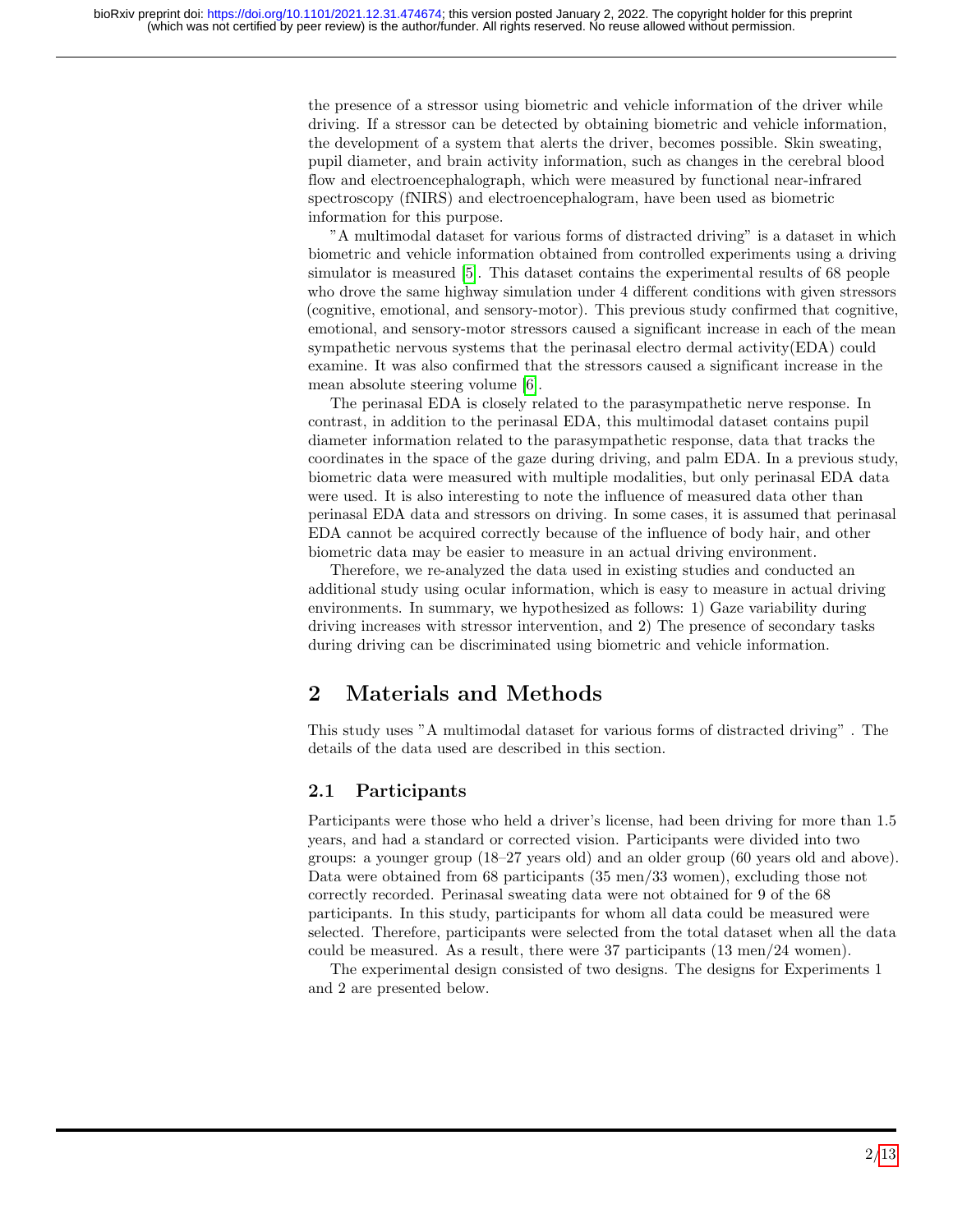## 2.2 Design of Experiment 1

In Experiment 1, the participants were asked to perform driving tasks under six conditions. The Cognitive Drive(CD), Emotional Drive(ED), and Sensory-motor Drive(MD) tasks were conditions in which a secondary task was given while the Neutral Drive(ND) task was a condition in which no secondary task was given during driving. After the Practice Drive(PD) and Relaxing Drive(RD) tasks were performed, five phases were conducted. The phases during the implementation of the driving task  $LDj(i\in [C, E, M])$  under stress conditions are as follows:

- Phase P1: Driving without distraction for about 80 s
- Phase P2: Driving while performing a secondary task for about 160 s
- Phase P3: Driving without distraction for about 240 s
- Phase P4: Driving while performing the secondary task for about 160 s
- Phase P5: Driving for approximately 120 s without the diversion of attention

The order of the secondary tasks was determined randomly and performed by each participant. The details of the driving task performed by the subject are as follows.

### 2.2.1 Practice Drive(PD) Task

The participants drove on an 8 km straight section of a 4-lane highway at the prescribed speed limit. Two lanes each way, and the participant's car drove in the right lane (R). The speed limit changed every few kilometers  $(80 \text{ km/h} \rightarrow 50 \text{ km/h} \rightarrow 100 \text{ km/h})$ .

#### 2.2.2 Relaxing Drive(RD) Task

In the RD task, the subject drove a 10.9 km straight section of a four-lane highway at a speed limit of 70 km/h. There were two lanes in each direction, and the participants drove in the R lane. The driving conditions were set such that the oncoming lane would not be congested (maximum three vehicles/km). After 5.2 km of driving, the participants were allowed to change lanes from right to left. After driving at least 1.2 km in the left lane, those who wished were allowed to return to the right lane. This lane change was incorporated into the experiment to reduce the monotony of driving.

### 2.2.3 Neutral Drive $(LD_{\phi} = ND)$  Task

The participants were forced to drive with a non-driving load during the LD task. The load was given as a secondary task during the driving. The ND task was performed under driving conditions when there was no load. The following driving condition is called the load driving (LD) condition: The participants drove on a 10.9 km four-lane highway with a speed limit of 70 km/h. Two lanes were dedicated to each traffic, and the subject drove in the R lane. Traffic congestion in the oncoming lane was more than 12 vehicles/km. The left lane was under construction, and the R lane was provided with traffic signs. At the 4.4-km point, the participants were forced to change from the R lane to the left lane, and after driving in the left lane for 1.2 km, they returned to the R lane. During this detour, a construction cone appeared on the right side of the lane.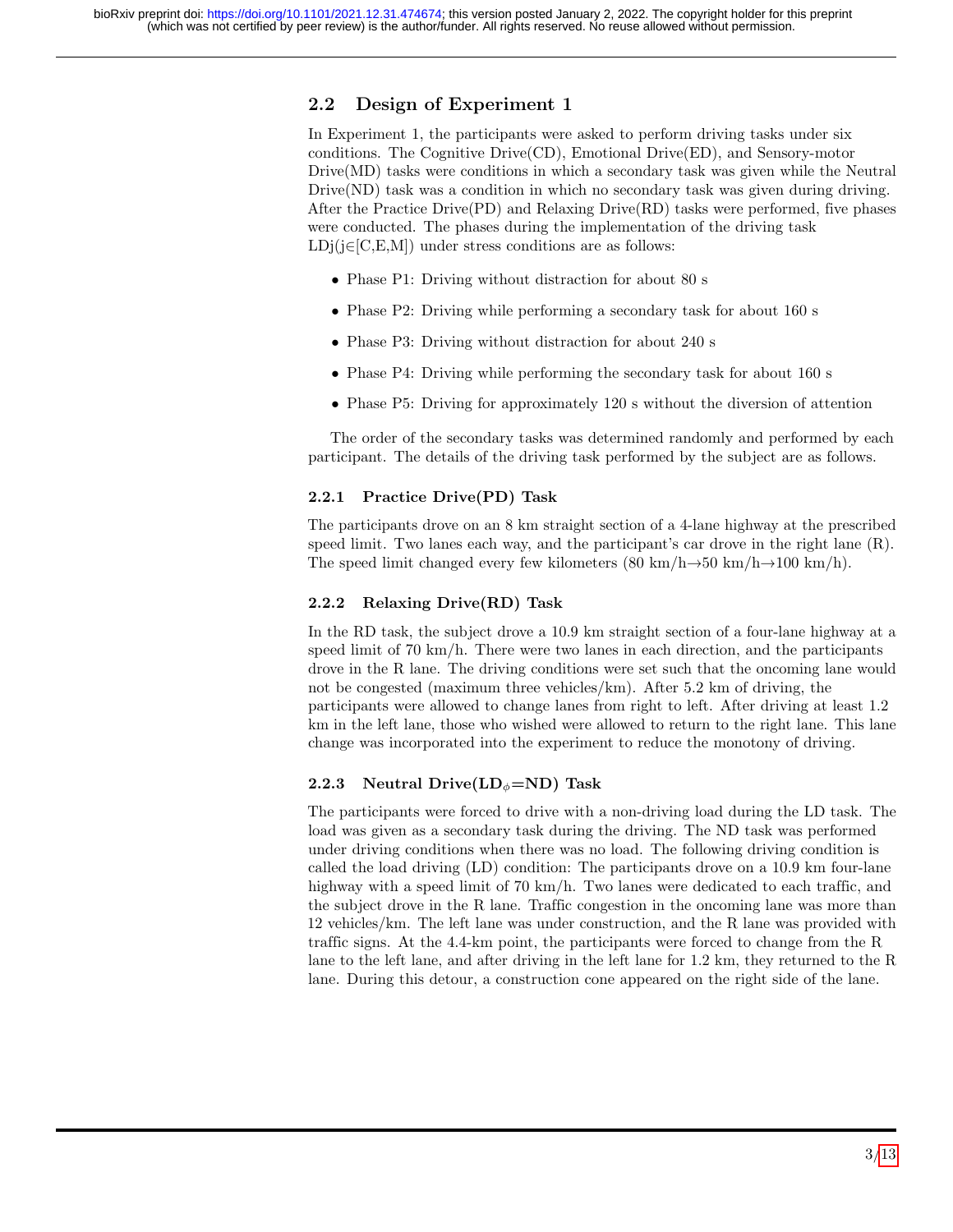### 2.2.4 Cognitive Drive(LD $_C = CD$ ) Task

In addition to the ND condition, the CD task involved driving under cognitive stress. The cognitive stressor was divided into two phases: mathematical and analytical. In each phase, the experimenter started the questions verbally at the beginning of the list. Finally, the experimenter stopped the questions. Participants were required to answer all the questions to the best of their abilities. The mathematical and analytical questioning phases were randomized and administered to the participants.

### 2.2.5 Emotional Drive( $LD_E=ED$ ) Task

In addition to the ND condition, the ED task involved driving under emotional stress. Emotional stressors were divided into two levels. The experimenter verbally asked for an emotional stressor. There were two sets of questions: one sharp and one relatively less sharp. During the first stressful phase, basic questions topping the relevant list were asked for 20 s. For the remainder of the first stressful phase, the experimenter asked a sharp question from the relevant list. In the second stress phase, the basic questions were asked for 30 s from the questions left over from the first stress phase. For the remainder of the time, sharp questions were asked from the same list of questions left over. Participants were asked to answer all of these questions to the best of their ability.

### 2.2.6 Sensorimotor Drive( $LD_M=MD$ ) Task

In the MD tasks, driving was performed under sensory-motor stress, in addition to the ND condition. Participants replied to the text messages received on a smartphone.

## 2.3 Design of Experiment 2

Following Experiment 1, Experiment 2 was conducted using the same driving simulator. In Experiment 2, a failure drive (FD) task was conducted. The details of the FD task are as follows:

At the end of Experiment 1, the participants drove 3.2 km on a highway. The participants were divided into two groups: a group without a secondary task  $(y = 0)$ and a group driving the last 2 km under mixed stress with a secondary task  $(y = L)$ .

The participants in  $y = L$  first typed the text displayed on their smartphones. Subsequently, while the participants were texting, the experimenter verbally asked the mathematical, analytical, and emotional questions to which the participants responded. At the end of the driving session, all participants stopped at a red light at an intersection.

In this task, unintended acceleration occurred before the light turned green, causing the vehicle to collide with another vehicle entering the intersection. Before the collision, the reaction time was five seconds.

A summary of the three sessions included in the FD is as follows:

- Phase P1: First session of driving no distraction
- Phase P2: After 1.2 km y = o no distraction; y = L mixed distraction
- Phase P3: Unintended acceleration event for about 11 s

# 3 Analysis Methods

To investigate the effects of the secondary task, the following analysis was conducted. In each running phase of the  $LDj(j \in [C, E, M])$  task under each stress condition subjected to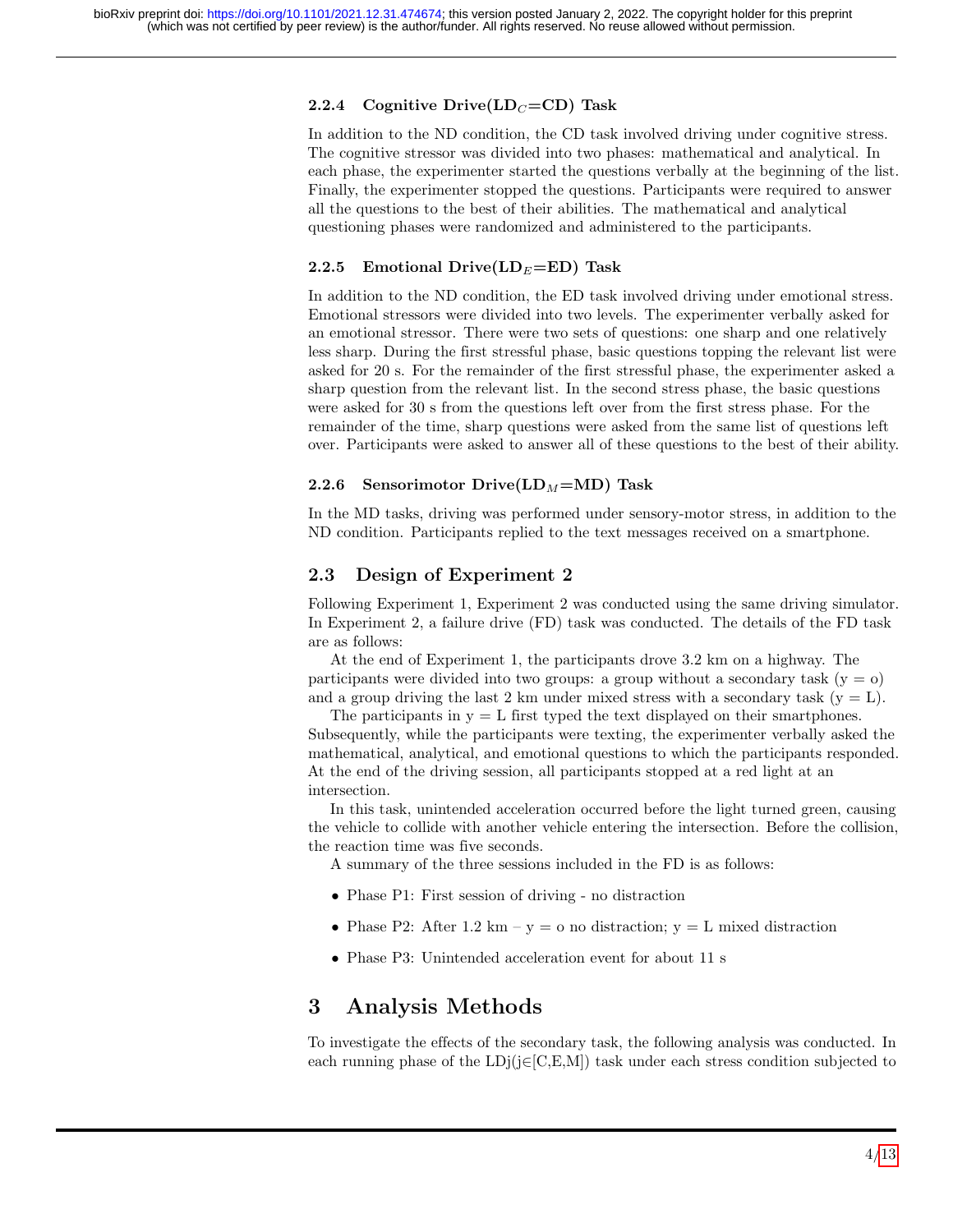the secondary task, the index value of each phase was calculated using the following equations (1 to 3):

$$
\Delta \ln \overline{E}(\cdot, C, P_i) = \ln \overline{E}(\cdot, LD_j, P_i) - \ln \overline{E}(\cdot, LD_\phi, P_i)
$$
\n(1)

$$
\Delta \delta Gaze(\cdot, C, P_i) = \delta Gaze(\cdot, LD_j, P_i) - \delta Gaze(\cdot, LD_\phi, P_i)
$$
\n(2)

$$
\Delta \ln \overline{ST}(\cdot, C, P_i) = \ln \overline{ST}(\cdot, LD_j, P_i) - \ln \overline{ST}(\cdot, LD_\phi, P_i)
$$
\n(3)

For each of the five phases of ED, CD, and MD, a one-way ANOVA was performed on the calculated values of the five phases. A two-sample t-test with multiple comparison corrections will be conducted between each phase if a statistically significant difference is found. For the multiple comparison correction, the Bonferroni method was used.

### 3.1 Estimation of the presence of secondary issues

The FD task was used to classify participants with and without secondary tasks based on their attributes, vehicle information, and biometric data. In the classification, gender and age, which have been suggested to influence driving maneuvers in previous studies, were used as participant attributes. The absolute value of the steering angle during the Phase 2 section of the FD task, where the group with the sub-task engaged in driving under mixed stress, was used. In addition, perinasal EDA, which is strongly related to the parasympathetic nervous system, and horizontal and vertical gaze dispersion were used as biometric indicators of the participants' state while driving. These participant attributes, vehicle information, and biometric information were used as explanatory variables, and the presence or absence of the participant's secondary task was used as the objective variable. Since the objective variables were discrete binary values, logistic regression was used to conduct the principal regression. The regression equation is given by Equation (4).

$$
y \sim ln(|\bar{ST}|) + ln(\bar{E}_a) + \delta_{gaze} + Sex + Age, where
$$
\n(4)

- $\ln(|ST|)$ : Natural logarithm of the mean value of the absolute steering angle adjusted to baseline at rest for each subject
- $\ln(\bar{E}_a)$ : Natural logarithm of mean perinatal EDA value adjusted to baseline at rest for each subject
- $\delta_{\textit{gaze}}$ : Variance of the horizontal or vertical gaze coordinates of each subject
- Sex: biological sex (male vs female)
- Age: Age group (Young:  $\langle 27 \text{ vs } Old: \rangle 60$ )

The leave-one-out cross-validation was also used to evaluate the logistic regression results. We called it true positive (TP) when the correct answer was loaded and the predicted value was loaded; true negative (TN) when the correct answer was not loaded and the predicted value was not loaded; false positive (FP) when the correct answer was not loaded and the predicted value was loaded; and false negative (FN) was defined when the correct answer was loaded and the predicted value was not loaded. The evaluation items are accuracy (Equation (5)), precision (Equation (6)), detection rate (Equation (7)), and F-value (Equation (8)).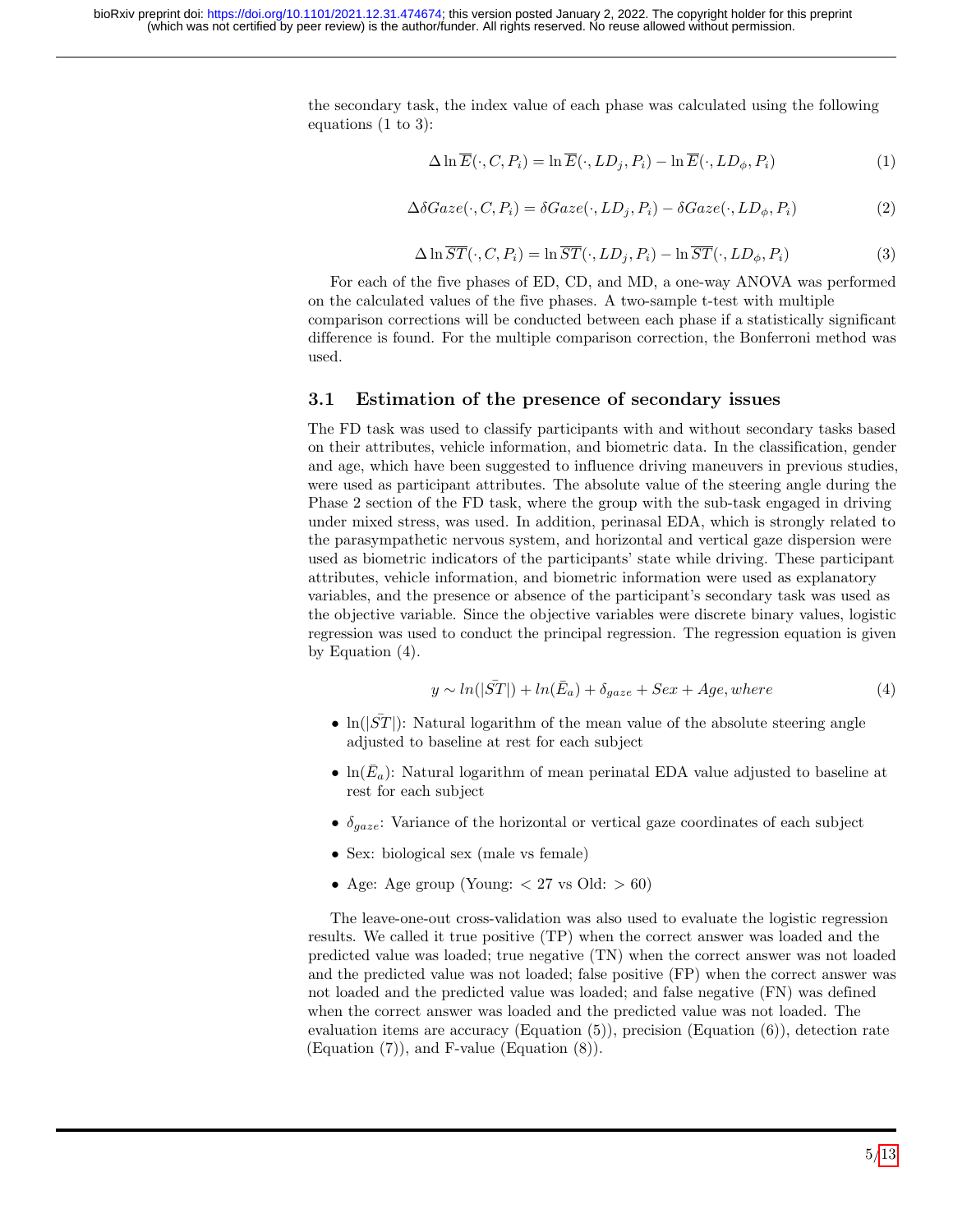$$
Accuracy = (TP + TN)/(TP + TN + FP + FN)
$$
\n(5)

$$
Precision = TP/(TP + FP)
$$
\n(6)

$$
Recall = TP/(TP + FN)
$$
\n<sup>(7)</sup>

$$
F1 = 2(Precision recall)/(precision + recall)
$$
 (8)

## 3.2 Estimating Steering Angle

Two regression models were used to estimate the mean absolute value of the steering angle in the FD task.

#### 3.3 Model 1

Predictions were made based on the perinasal EDA, age of the participants, and presence or absence of a secondary task load. This prediction is a reiteration of the results of previous studies. The regression equation for the steering angle prediction is given by Equation (9).

$$
ln(|\bar{ST}|) \sim ln(\bar{E}_a) + y + Age, where
$$
\n(9)

- $\ln(\bar{E}_a)$ : Natural logarithm of mean perinatal EDA volume adjusted to baseline at rest for each subject
- y: Load on secondary tasks( $y = 0$  vs.  $y=L$ )
- Age: Age group(Young:  $\langle 27 \text{ vs } Old: \rangle 60$ )

### 3.4 Model 2

Model 2 is a model that uses horizontal and vertical gaze information as biometric information instead of perinasal EDA, which was the focus of the previous study. The regression equation for Model 2 is shown in Equation (10).

$$
ln(|\bar{ST}|) \sim \delta_{gaze} + y + Age, where
$$
\n(10)

- $\delta_{\textit{gaze}}$ : Variance of the horizontal or vertical gaze coordinates of each subject
- y: Load on secondary tasks( $y = o$  vs.  $y = L$ )
- Age: Age group(Young:  $\langle 27 \text{ vs } Old: \rangle 60$ )

## 4 Results

### 4.1 Analysis on Loaded Drivej(j∈[C,E,M]) Data

The effects of the presence or absence of the secondary task in Experiment 1, with the results of the CD, ED, and MD tasks are shown in Figure [2,](#page-10-0) [3,](#page-11-0) and [4,](#page-12-1) respectively.

When comparing the phases of the CD and ED tasks with the phases of the ND task, we observed that there is a statistically significant difference in the steering angle in the phases where the subtasks are present (Phase 2 and Phase 4) (CD:  $p<0.01$ , ED: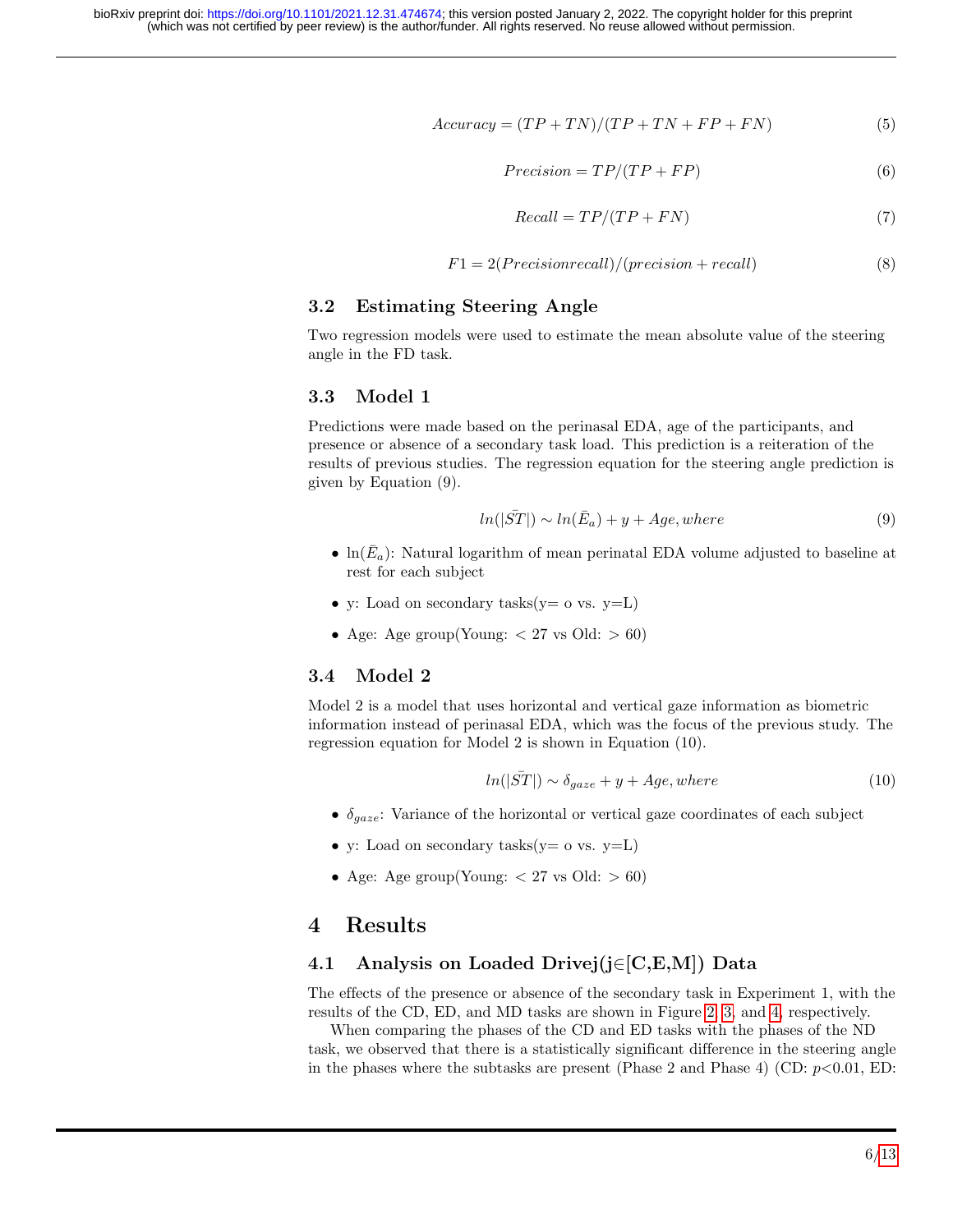$p<0.05$ ). This result is similar to those of previous studies. When comparing each phase of the MD task with each phase of the ND task, there was a statistically significant difference in steering angle in the phases where the sub-task existed (Phase 2 and Phase 4)  $(p<0.001)$ . In Phase 1, there was also a statistically significant difference in steering angle  $(p<0.01)$ . In the previous study, there was a statistically significant difference in steering angle in the phases where the MD task existed (Phase 2 and Phase 4) and in the phases immediately after the MD task (Phase 3 and Phase 5). However, the results of this analysis are not available.

There was a statistically significant difference in the perinasal EDA between Phase 2 of the CD task, Phase 2 and Phase 4 of the ED task, and the section of Phase 2 of the MD task for each phase of the ND task  $(p<0.01)$ . Since all phases in which an increase in perinasal EDA was observed were in the section where the secondary task was performed, it can be said that the results of perinasal EDA were similar to the results of previous studies.

In the phase where the secondary tasks of the CD and ED tasks were performed, there was no significant difference in gaze variance. On the other hand, there was a statistically significant difference in gaze dispersion between the phase in which the secondary task of the MD task was performed and the phase immediately following it  $(p<0.01)$ . This result was confirmed for both the horizontal and vertical components of gaze.

## 4.2 Analysis on Failure Drive Data

### 4.2.1 Effects of Combined stressors

The biometric and vehicle information for each phase of the FD task is shown in Figure [1.](#page-7-0) In Figure [1,](#page-7-0) two groups of analysis results are shown, and divided based on the presence or absence of secondary tasks.

The results of the analysis of the FD task data for the two groups divided by the presence or absence of a secondary task are shown in Figure [1.](#page-7-0)

In the FD task, there were no significant differences in the perinasal EDA, steering angle, or gaze between the groups divided by the presence or absence of the secondary task.

There was a statistically significant difference in the perinasal EDA and steering angle between Phase 1, in which the participants drove without the secondary task, and Phase 2, in which they drove while performing the secondary task with compound stress  $(p<0.01)$ . However, a statistically significant difference  $(p<0.01)$  was also found when comparing Phase 1 and Phase 2 in the group without the secondary task. This cannot be ruled out as an effect of secondary tasks.

### 4.2.2 Estimating the presence of secondary issues

Participants were grouped according to the presence or absence of a secondary task. The group to which the participants belonged was regressed. The confusion matrix of the regression results is presented in Table [1.](#page-8-1)

The results confirm that it is possible to discriminate the presence or absence of mixed stress of the driver based on the attributes of the driver, such as gender and age, the average steering angle while driving, and the biometric information of the participants (perinasal EDA, eye gaze).

The values of various evaluation items are shown in Table 2.

As for the results of logistic regression, it was possible to discriminate the presence or absence of mixed stress on the driver in the driving compartment based on the attributes of the driver such as gender and age, the average steering angle during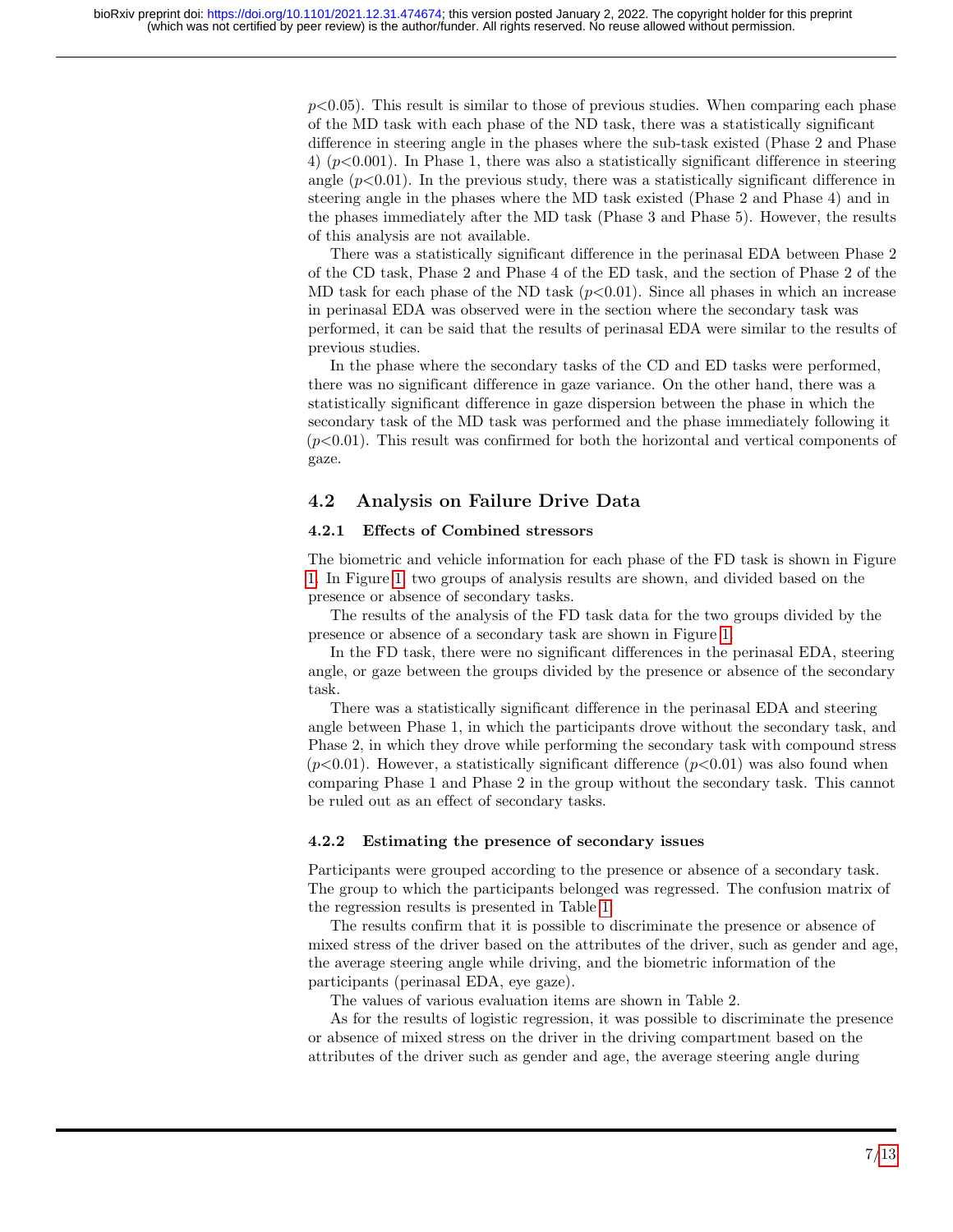<span id="page-7-0"></span>

Figure 1. Biometric and vehicle information for each phase during FD task

driving, and the biometric information of the subject (33 out of 37 subjects correctly identified the presence or absence of stress). The values of the various evaluation items were calculated. The values of the various evaluation items are shown in Table [2.](#page-8-2)

#### 4.2.3 Estimation of Steering Angle

The coefficients of determination obtained when regressing the steering angle are listed in Table [3.](#page-9-4)

The coefficients of determination for perinasal sweating, horizontal gaze, and vertical gaze were almost the same. Therefore, there was no difference in the degree of influence between the perinasal EDA and gaze. When the correlation of each regressor was examined, the only regressors that correlated with the prediction of the steering angle were the presence of secondary task load and age  $(p<0.05)$ . On the other hand, perinasal EDA, a biological indicator of the degree of arousal that is thought to be closely related to changes in parasympathetic nerve activity due to the effects of secondary tasks in the experiment, showed no correlation.

In a previous study, perinasal EDA was correlated with mixed stress load and age in the estimation of the steering angle. In contrast, the presence of sensory-motor stress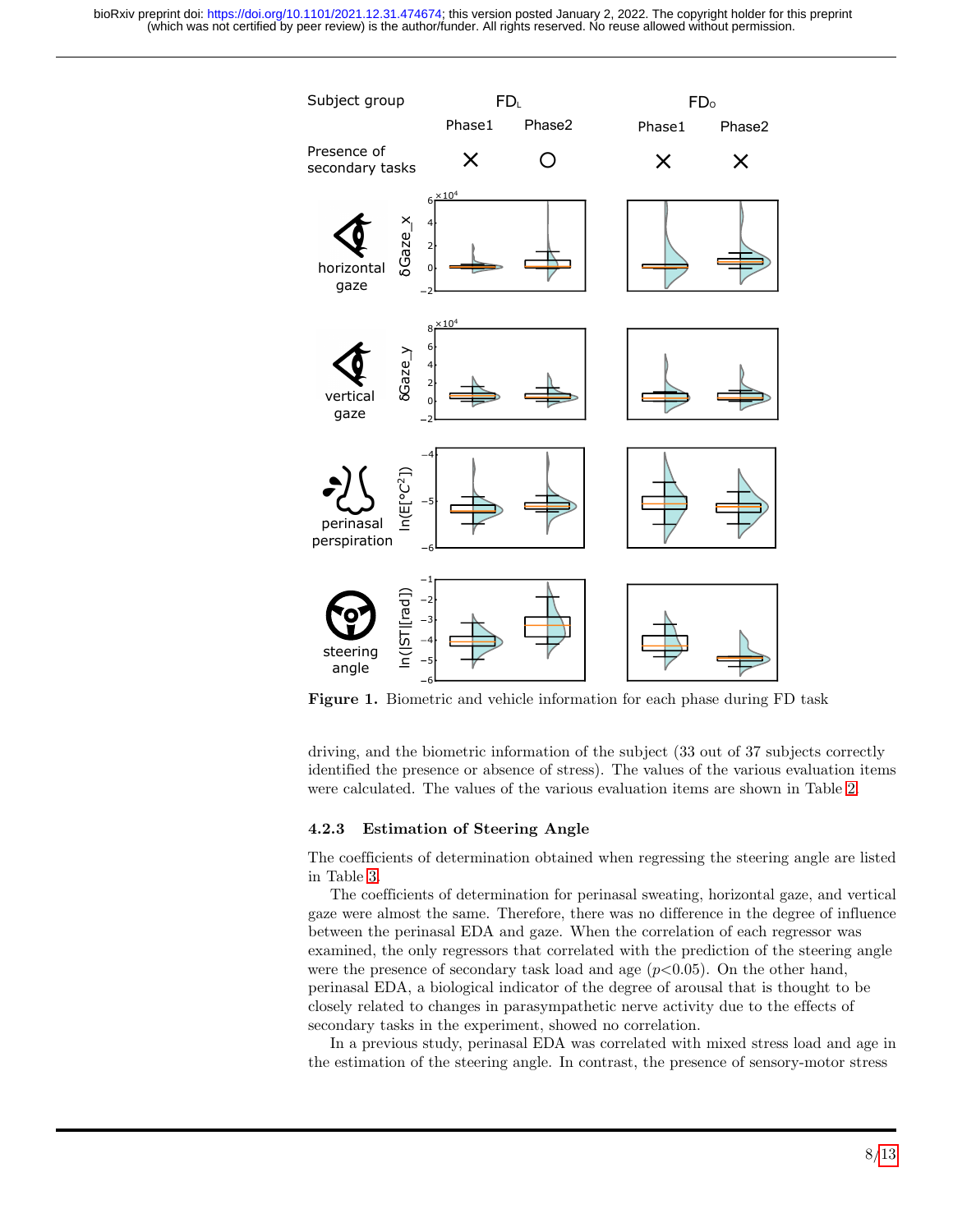<span id="page-8-1"></span>

|  | Table 1. Confusion matrix of regression results |  |  |  |  |
|--|-------------------------------------------------|--|--|--|--|
|--|-------------------------------------------------|--|--|--|--|

|                |          | True diagnosis |          |       |  |
|----------------|----------|----------------|----------|-------|--|
|                |          | Positive       | Negative | Total |  |
| Screening test | Positive | 22             |          | 24    |  |
|                | Negative |                |          | 13    |  |
|                | Total    |                |          | 27    |  |

<span id="page-8-2"></span>Table 2. Results of logistic regression

| Accuracy  | 0.891 |
|-----------|-------|
| Precision | 0.846 |
| Recall    | 0.846 |
| F1        | 0.846 |

load and age were correlated in the prediction of the steering angle in the present study. In addition, the number of participants in this study was smaller than that in the previous study. Therefore, it should be noted that it is difficult to obtain significant results compared to previous studies.

When regressed using Model 2, the presence of mixed stress load and age was correlated with the steering angle estimation  $(p<0.05)$ . In Model 2, the gaze is used as biometric information as an alternative to perinasal EDA in predicting the steering angle. In other words, it was suggested that age might affect the steering maneuvers.

If data on the presence or absence of mixed stress load and age are obtained, the steering angle can be predicted without the need for biometric information.

# 5 Conclusion

This study indicates that steering maneuvers and perinasal EDA are affected by secondary task interventions, regardless of the type of stress. This result is in line with the findings of previous studies. Gaze variability is also affected by secondary tasks that cause sensory-motor stress. This result supports the hypothesis that gaze variability during driving is increased by stressor intervention when the type of stress is sensory-motor in nature.

The logistic regression results show that when attributes such as the participant's age and gender are known, it is possible to determine the presence or absence of secondary tasks that cause compound stress while driving using biometric and vehicle data. This result supports the second hypothesis that the presence or absence of secondary tasks while driving can be determined using biometric and vehicle data. However, since the data used to determine the presence or absence of secondary tasks were measured during an experiment using a secondary task that induced combined stress, the same level of results may not be obtained if the presence or absence of a single sensory-motor stress, cognitive stress, or emotional stress-inducing task was used as the objective variable. In addition, if only eye gaze data are used to estimate the driver's state, it may be challenging to detect cognitive and emotional stressors due to conversations with passengers. Therefore, it is necessary to estimate the driver's state using vehicle data, such as steering wheel operation and other biometric data.

# References

<span id="page-8-0"></span>1. Michael L Alosco, Mary Beth Spitznagel, Kimberly Hall Fischer, Lindsay A Miller, Vivek Pillai, Joel Hughes, and John Gunstad. Both texting and eating are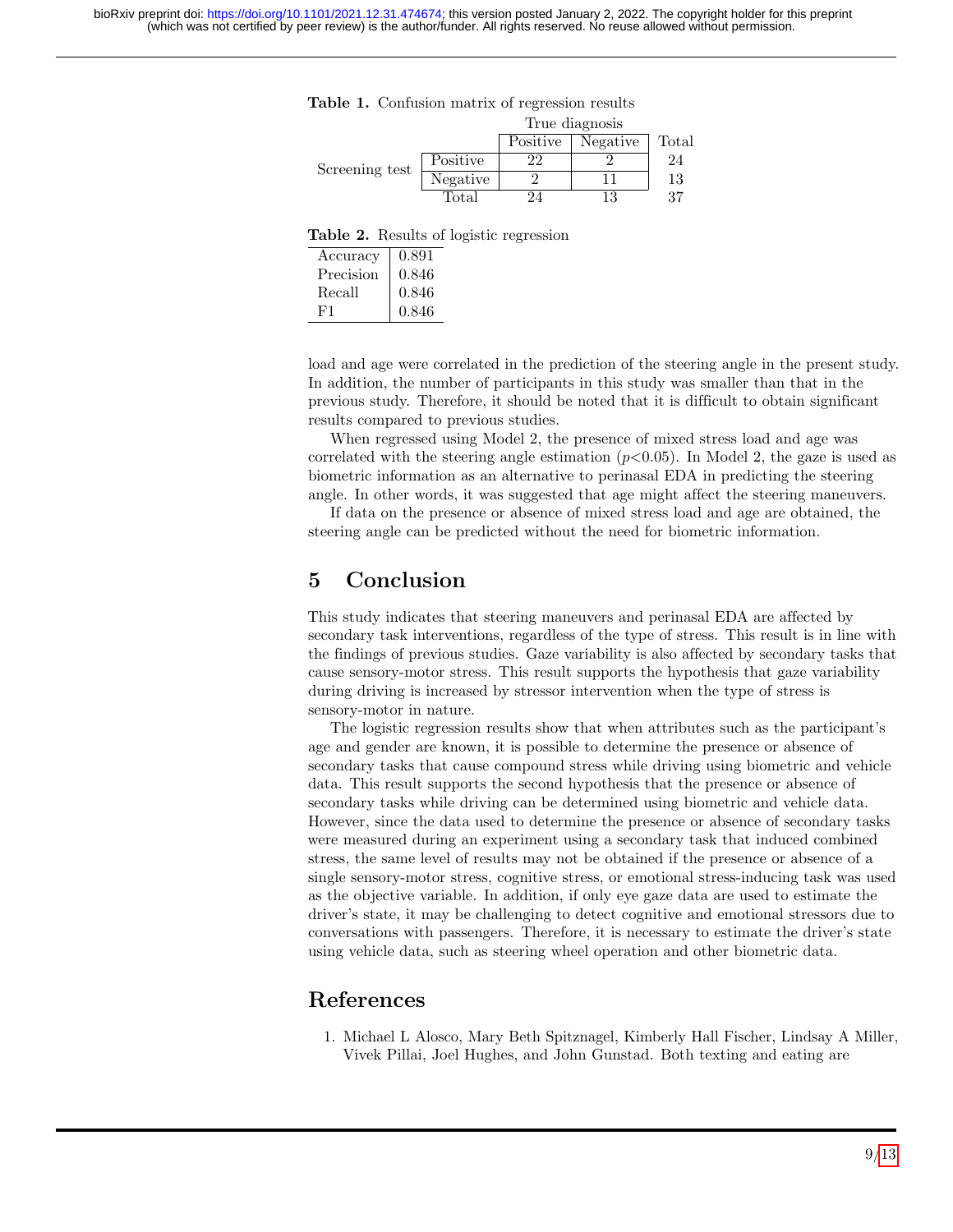| Biometric data used for regressors | R2    |
|------------------------------------|-------|
| perinasal perspiration             | 0.716 |
| horizontal gaze                    | 0.725 |
| vertical gaze                      | 0.712 |

<span id="page-9-4"></span>Table 3. Prediction results for steering angle

associated with impaired simulated driving performance. Traffic injury prevention, 13(5):468–475, 2012.

- 2. Gordon Rumschlag, Theresa Palumbo, Amber Martin, Doreen Head, Rajiv George, and Randall L Commissaris. The effects of texting on driving performance in a driving simulator: The influence of driver age. Accident Analysis & Prevention, 74:145–149, 2015.
- <span id="page-9-0"></span>3. Salaheddine Bendak. Objective assessment of the effects of texting while driving: a simulator study. International journal of injury control and safety promotion, 22(4):387–392, 2015.
- <span id="page-9-1"></span>4. Neville A Stanton and Paul M Salmon. Human error taxonomies applied to driving: A generic driver error taxonomy and its implications for intelligent transport systems. Safety Science, 47(2):227–237, 2009.
- <span id="page-9-2"></span>5. Salah Taamneh, Panagiotis Tsiamyrtzis, Malcolm Dcosta, Pradeep Buddharaju, Ashik Khatri, Michael Manser, Thomas Ferris, Robert Wunderlich, and Ioannis Pavlidis. A multimodal dataset for various forms of distracted driving. Scientific data, 4:170110, 2017.
- <span id="page-9-3"></span>6. I Pavlidis, M Dcosta, S Taamneh, M Manser, T Ferris, R Wunderlich, E Akleman, and P Tsiamyrtzis. Dissecting driver behaviors under cognitive, emotional, sensorimotor, and mixed stressors. Scientific reports, 6(1):1-12, 2016.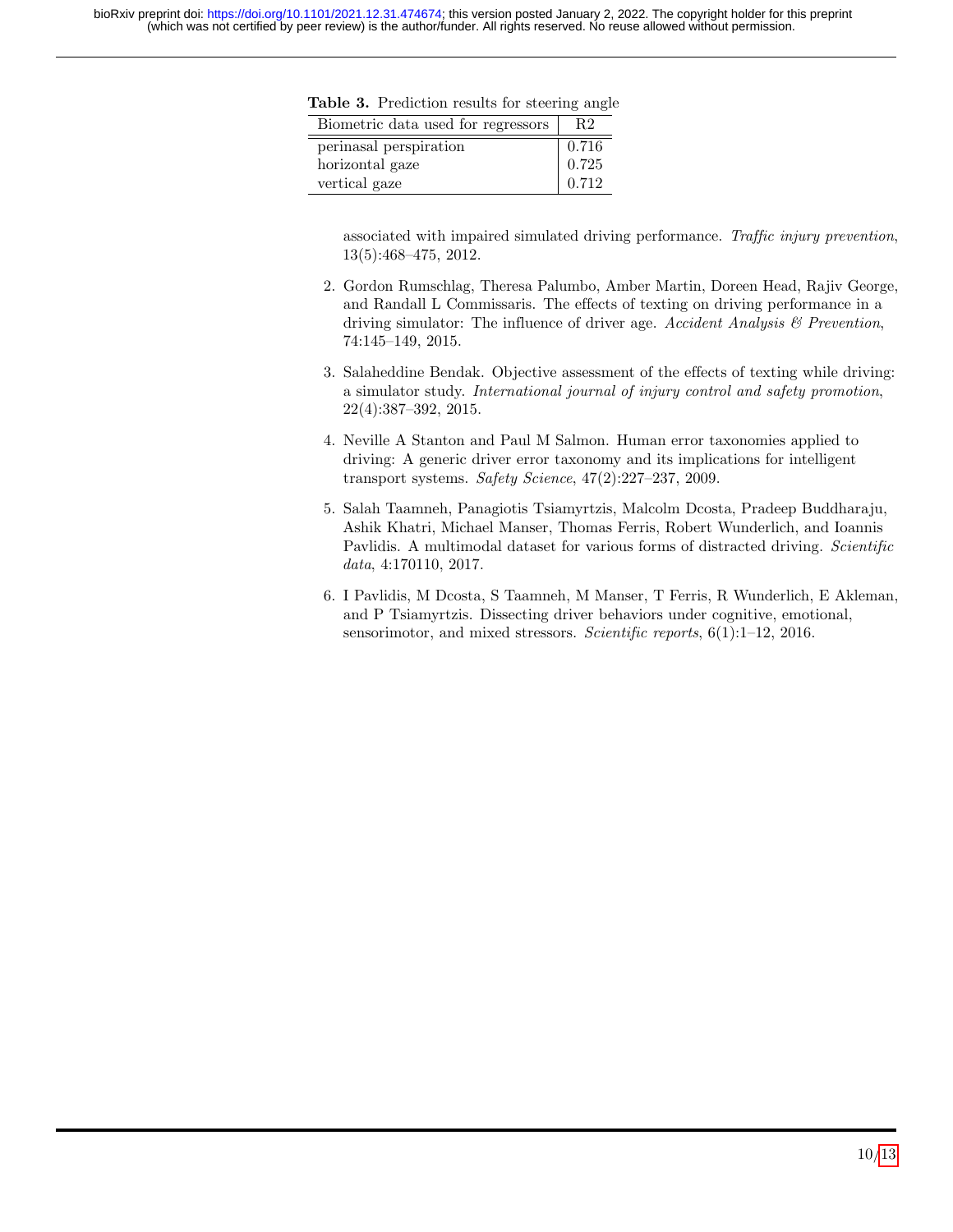<span id="page-10-0"></span>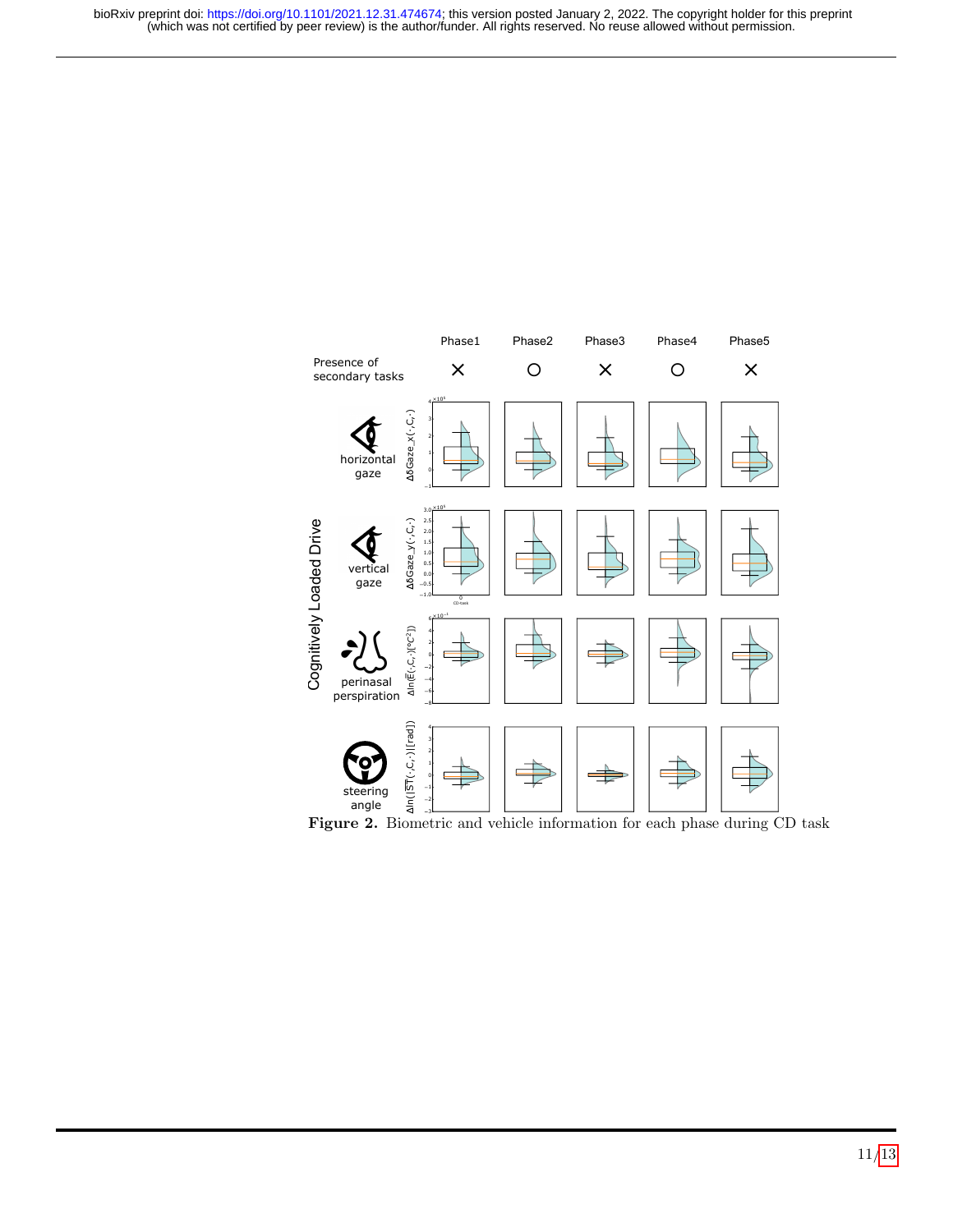<span id="page-11-0"></span>